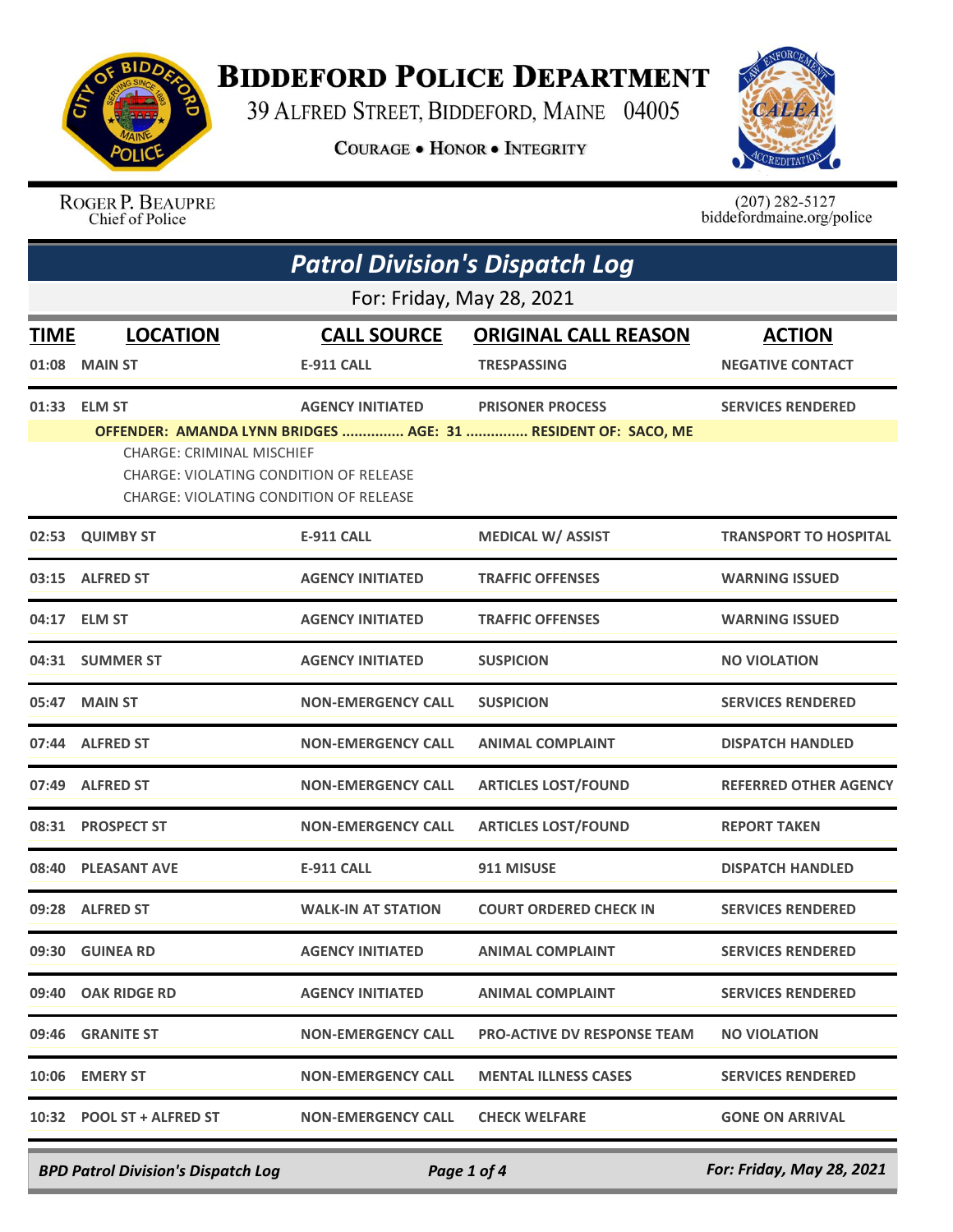| <b>TIME</b>                               | <b>LOCATION</b>                                                                                             | <b>CALL SOURCE</b>        | <b>ORIGINAL CALL REASON</b>                                           | <b>ACTION</b>                |  |
|-------------------------------------------|-------------------------------------------------------------------------------------------------------------|---------------------------|-----------------------------------------------------------------------|------------------------------|--|
| 11:11                                     | <b>MAPLEWOOD AVE</b>                                                                                        | <b>AGENCY INITIATED</b>   | <b>SUSPICION</b>                                                      | <b>REPORT TAKEN</b>          |  |
|                                           | 11:15 HUBERT ST                                                                                             | <b>AGENCY INITIATED</b>   | <b>ASSIST OTHER AGENCY</b>                                            | <b>SERVICES RENDERED</b>     |  |
|                                           | 11:32 ELM ST                                                                                                | <b>AGENCY INITIATED</b>   | <b>TRAFFIC OFFENSES</b>                                               | <b>VSAC ISSUED</b>           |  |
|                                           | 12:02 ALFRED ST                                                                                             | <b>NON-EMERGENCY CALL</b> | <b>THEFT</b>                                                          | <b>REPORT TAKEN</b>          |  |
|                                           | 12:15 ALFRED ST                                                                                             | <b>AGENCY INITIATED</b>   | <b>TRAFFIC OFFENSES</b>                                               | <b>WARNING ISSUED</b>        |  |
|                                           | 12:16 HARDING ST                                                                                            | <b>WALK-IN AT STATION</b> | <b>BURGLARY</b>                                                       | <b>REPORT TAKEN</b>          |  |
|                                           | 12:21 POOL ST                                                                                               | <b>E-911 CALL</b>         | <b>MEDICAL W/ ASSIST</b>                                              | <b>TRANSPORT TO HOSPITAL</b> |  |
|                                           | 12:23 ALFRED ST                                                                                             | <b>AGENCY INITIATED</b>   | <b>TRAFFIC OFFENSES</b>                                               | <b>WARNING ISSUED</b>        |  |
| 12:32                                     | <b>ALFRED ST</b>                                                                                            | <b>AGENCY INITIATED</b>   | <b>TRAFFIC OFFENSES</b>                                               | <b>WARNING ISSUED</b>        |  |
|                                           | 12:47 MAPLEWOOD AVE                                                                                         | <b>E-911 CALL</b>         | 911 MISUSE                                                            | <b>SERVICES RENDERED</b>     |  |
|                                           | 12:58 PIERSONS LN                                                                                           | <b>E-911 CALL</b>         | <b>DISTURBANCE / NOISE</b>                                            | <b>WARNING ISSUED</b>        |  |
| 13:08                                     | LINCOLN ST + SACO FALLS WAY                                                                                 | <b>AGENCY INITIATED</b>   | <b>ANIMAL COMPLAINT</b>                                               | <b>SERVICES RENDERED</b>     |  |
|                                           | 13:53 POOL ST                                                                                               | <b>E-911 CALL</b>         | 911 MISUSE                                                            | <b>DISPATCH HANDLED</b>      |  |
|                                           | 13:59 ALFRED ST                                                                                             | <b>AGENCY INITIATED</b>   | <b>TRAFFIC OFFENSES</b>                                               | <b>VSAC ISSUED</b>           |  |
|                                           | 14:06 MAPLEWOOD AVE + MAIN ST                                                                               | <b>NON-EMERGENCY CALL</b> | <b>TRAFFIC OFFENSES</b>                                               | <b>VSAC ISSUED</b>           |  |
|                                           | 14:40 ELM ST                                                                                                | <b>NON-EMERGENCY CALL</b> | <b>DOMESTIC COMPLAINTS</b>                                            | <b>FIELD INTERVIEW</b>       |  |
|                                           | 15:07 ALFRED ST                                                                                             | <b>OTHER</b>              | <b>ARTICLES LOST/FOUND</b>                                            | <b>REPORT TAKEN</b>          |  |
|                                           | 15:13 HILL ST                                                                                               | <b>NON-EMERGENCY CALL</b> | <b>BURGLARY</b>                                                       | <b>SUMMONS ISSUED</b>        |  |
|                                           |                                                                                                             |                           | OFFENDER: ANTHONY WILLIAM ANDREWS  AGE: 38  RESIDENT OF: PORTLAND, ME |                              |  |
|                                           | CHARGE: VIOLATING CONDITION OF RELEASE<br>CHARGE: REFUSING TO SUBMIT TO ARREST OR DETENTION-REFUSAL TO STOP |                           |                                                                       |                              |  |
|                                           | 15:37 ALFRED ST +                                                                                           | <b>AGENCY INITATED</b>    | <b>PAPERWORK</b>                                                      | <b>SUMMONS ISSUED</b>        |  |
|                                           |                                                                                                             |                           | OFFENDER: CHERYL L. BERNIER  AGE: 62  RESIDENT OF: BIDDEFORD, ME      |                              |  |
|                                           | CHARGE: FAILURE TO GIVE MOTOR VEHICLE INFORMATION<br>CHARGE: LEAVING SCENE OF MOTOR VEHICLE ACCIDENT        |                           |                                                                       |                              |  |
|                                           | 15:40 ALFRED ST                                                                                             | <b>E-911 CALL</b>         | ATTEMPTED/THREATENED SUICIDE REPORT TAKEN                             |                              |  |
|                                           | 15:42 GRAHAM ST + WEST ST                                                                                   | <b>AGENCY INITIATED</b>   | <b>TRAFFIC OFFENSES</b>                                               | <b>WARNING ISSUED</b>        |  |
|                                           | 15:45 TIGER WAY                                                                                             | <b>E-911 CALL</b>         | 911 MISUSE                                                            | <b>DISPATCH HANDLED</b>      |  |
|                                           | 16:03 HILL ST                                                                                               | <b>NON-EMERGENCY CALL</b> | <b>PARKING COMPLAINT</b>                                              | <b>UNFOUNDED</b>             |  |
| <b>BPD Patrol Division's Dispatch Log</b> |                                                                                                             | Page 2 of 4               |                                                                       | For: Friday, May 28, 2021    |  |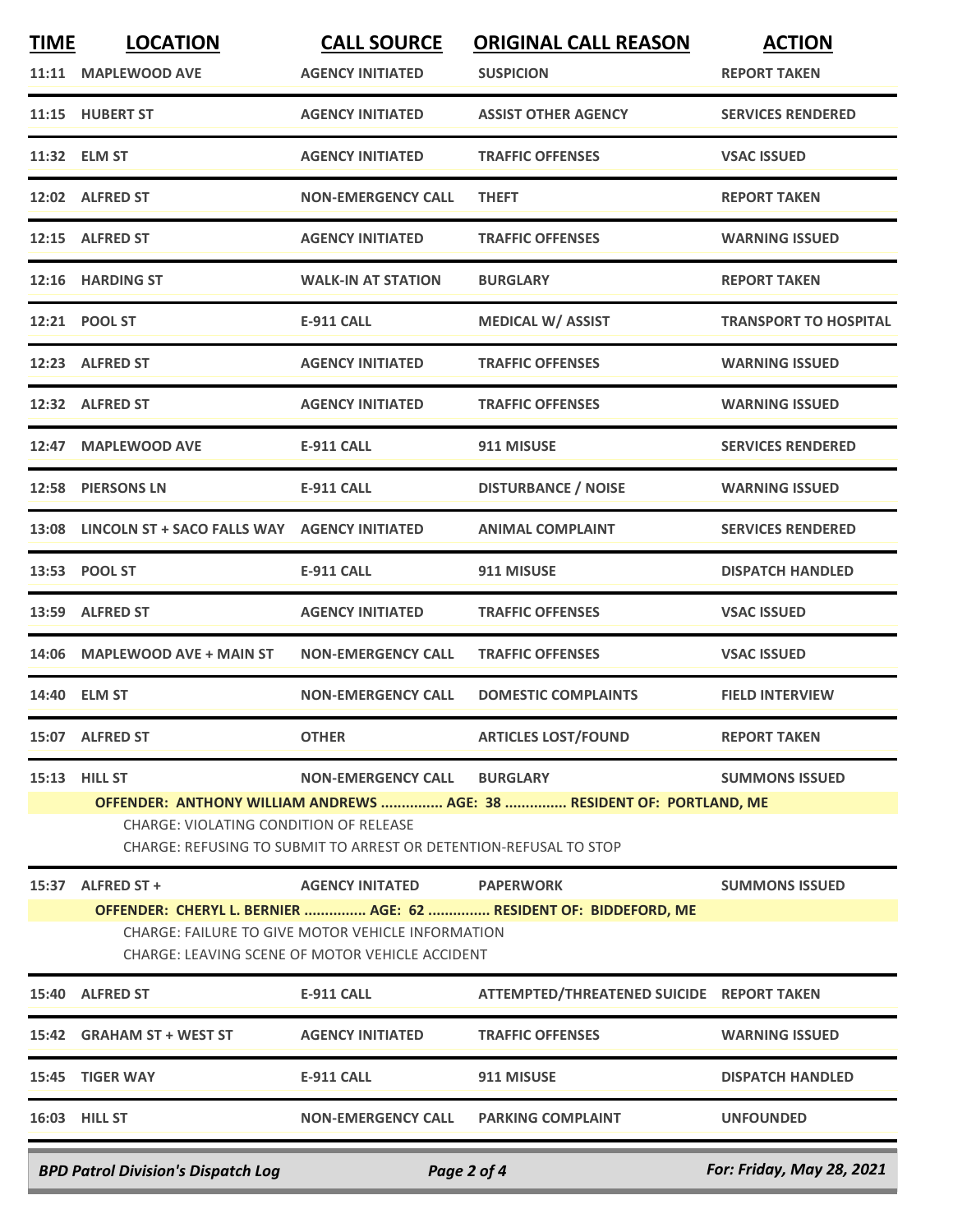| <b>TIME</b> | <b>LOCATION</b>                                                                                | <b>CALL SOURCE</b>        | <b>ORIGINAL CALL REASON</b>   | <b>ACTION</b>             |  |
|-------------|------------------------------------------------------------------------------------------------|---------------------------|-------------------------------|---------------------------|--|
|             | <b>16:15 MEETINGHOUSE RD</b>                                                                   | <b>E-911 CALL</b>         | 911 MISUSE                    | <b>SERVICES RENDERED</b>  |  |
|             | 16:27 WEST ST                                                                                  | <b>NON-EMERGENCY CALL</b> | <b>BURGLARY</b>               | <b>REPORT TAKEN</b>       |  |
|             | 16:33 DIAMOND ST                                                                               | <b>NON-EMERGENCY CALL</b> | <b>CRIMINAL MISCHIEF</b>      | <b>REPORT TAKEN</b>       |  |
|             | 16:55 POOL ST                                                                                  | <b>E-911 CALL</b>         | 911 MISUSE                    | <b>SERVICES RENDERED</b>  |  |
|             | 17:06 CHADWICK PL                                                                              | <b>NON-EMERGENCY CALL</b> | <b>PARKING COMPLAINT</b>      | <b>SERVICES RENDERED</b>  |  |
|             | 17:54 HILL ST                                                                                  | <b>AGENCY INITIATED</b>   | <b>ARTICLES LOST/FOUND</b>    | <b>REPORT TAKEN</b>       |  |
|             | 17:57 ROUND HILL ST                                                                            | <b>E-911 CALL</b>         | 911 MISUSE                    | <b>DISPATCH HANDLED</b>   |  |
|             | 17:59 LACONIA ST + YORK ST                                                                     | <b>E-911 CALL</b>         | 911 MISUSE                    | <b>DISPATCH HANDLED</b>   |  |
|             | 18:10 ALFRED ST                                                                                | <b>NON-EMERGENCY CALL</b> | <b>COURT ORDERED CHECK IN</b> | <b>DISPATCH HANDLED</b>   |  |
|             | 18:29 ALFRED ST + ARENA DR                                                                     | <b>AGENCY INITIATED</b>   | <b>TRAFFIC OFFENSES</b>       | <b>VSAC ISSUED</b>        |  |
|             | 19:01 DARTMOUTH ST                                                                             | E-911 CALL                | 911 MISUSE                    | <b>DISPATCH HANDLED</b>   |  |
|             | 19:03 MAY ST                                                                                   | <b>E-911 CALL</b>         | 911 MISUSE                    | <b>SERVICES RENDERED</b>  |  |
|             | 19:17 BACON ST                                                                                 | <b>NON-EMERGENCY CALL</b> | <b>CHECK WELFARE</b>          | <b>SERVICES RENDERED</b>  |  |
|             | 19:24 BOULDER WAY                                                                              | <b>NON-EMERGENCY CALL</b> | <b>SUSPICION</b>              | <b>SERVICES RENDERED</b>  |  |
|             | 19:26 FOSS ST                                                                                  | <b>NON-EMERGENCY CALL</b> | <b>ANIMAL COMPLAINT</b>       | <b>DISPATCH HANDLED</b>   |  |
|             | 19:40 ALFRED ST                                                                                | <b>NON-EMERGENCY CALL</b> | <b>DOMESTIC COMPLAINTS</b>    | <b>ARREST(S) MADE</b>     |  |
|             | OFFENDER: RICHARD PAUL MARTELLO  AGE: 24  RESIDENT OF: BIDDEFORD, ME<br>CHARGE: WARRANT ARREST |                           |                               |                           |  |
|             | 19:42 ALFRED ST + BIRCH ST                                                                     | <b>AGENCY INITIATED</b>   | <b>TRAFFIC OFFENSES</b>       | <b>WARNING ISSUED</b>     |  |
|             | 19:46 BOULDER WAY                                                                              | <b>AGENCY INITIATED</b>   | <b>SUSPICION</b>              | <b>UNFOUNDED</b>          |  |
|             | 19:57 POOL ST                                                                                  | <b>AGENCY INITIATED</b>   | <b>TRAFFIC OFFENSES</b>       | <b>WARNING ISSUED</b>     |  |
|             | 20:15 ALFRED ST                                                                                | <b>NON-EMERGENCY CALL</b> | <b>COURT ORDERED CHECK IN</b> | <b>SERVICES RENDERED</b>  |  |
|             | 20:21 BACON ST                                                                                 | <b>NON-EMERGENCY CALL</b> | <b>CIVIL COMPLAINT</b>        | <b>NO ACTION REQUIRED</b> |  |
|             | 20:29 SPRUCE ST                                                                                | <b>NON-EMERGENCY CALL</b> | <b>CHECK WELFARE</b>          | <b>NEGATIVE CONTACT</b>   |  |
|             | 21:02 ALFRED ST                                                                                | <b>AGENCY INITIATED</b>   | <b>SUSPICION</b>              | <b>FIELD INTERVIEW</b>    |  |
|             | 21:11 ALFRED ST                                                                                | <b>AGENCY INITIATED</b>   | <b>TRAFFIC OFFENSES</b>       | <b>SERVICES RENDERED</b>  |  |
|             | 21:18 ALFRED ST                                                                                | <b>NON-EMERGENCY CALL</b> | <b>FRAUD / SCAM</b>           | <b>REPORT TAKEN</b>       |  |
|             |                                                                                                |                           |                               |                           |  |

*BPD Patrol Division's Dispatch Log Page 3 of 4 For: Friday, May 28, 2021*